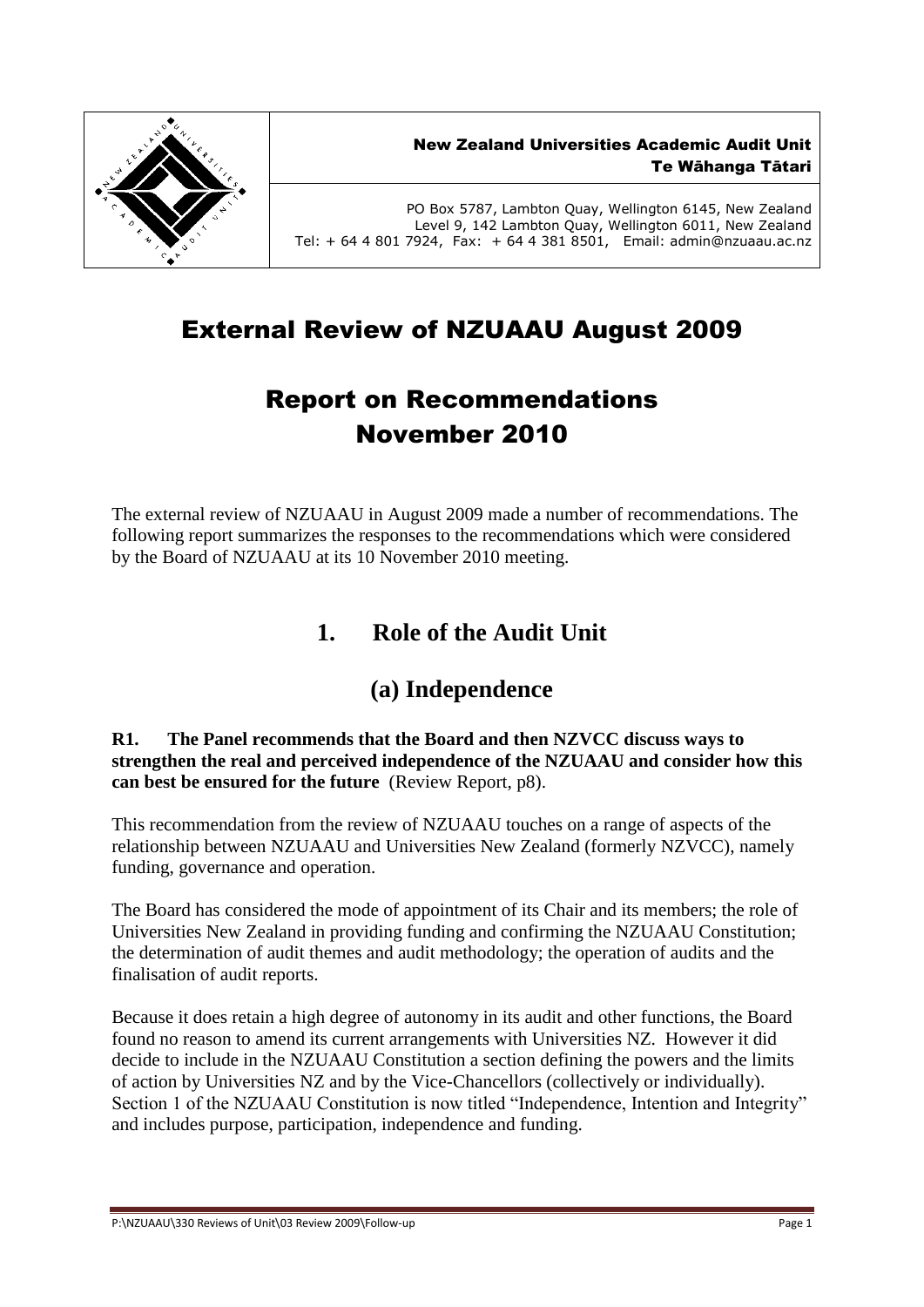The Board also considered it to be worth reiterating recent  $INQAAHE<sup>1</sup>$  arguments that the critical aspect of independence of a quality assurance agency is with respect to audit methodology and focus. Under current arrangements neither Universities New Zealand nor the Vice-Chancellors can direct or intrude on audit methodology or the conclusions reached by audit.

The external review of NZUAAU found that although most key stakeholders did perceive the NZUAAU as being independent of the NZVCC, this perception was not so obvious in the public profile of NZUAAU (Review Report pp7-8). The Board considered that key stakeholders (namely the universities, government agencies and related quality assurance bodies) do understand the relationship; if this is not clear to some stakeholders then it is a communication issue, not a constitutional matter.

## **(b) Environmental Scan**

The Review Report stated that NZVCC should consider undertaking an environmental scan in relation to the structures used to fulfil its quality assurance responsibilities. Such a scan should consider whether the current structures, including the relationship between NZVCC and NZUAAU, and between NZVCC and CUAP "are appropriate for both the longer term and the continued fulfilment of the NZVCC's legal obligations" (Review Report p7).

The environmental scan should also pay attention to how the relationship between NZUAAU and CUAP is clarified and strengthened. Reference is made to their mutual interests and "joint type of responsibilities" (Review Report p28).

After discussion with Universities NZ, NZUAAU completed an Environmental Scan, which has been considered by CUAP and by the Vice-Chancellors. The scan covered the legislative responsibilities with respect to quality assurance in universities of NZVCC<sup>2</sup>, NZQA (University Entrance), the Tertiary Education Commission and Ako Aotearoa<sup>3</sup>.

#### Section 159AD of the Education Act states:

"The qualifications authority (or, in the case of the universities, the New Zealand Vice-Chancellors' Committee) is the body primarily responsible for quality assurance matters in the tertiary education sector."

The NZVCC (now Universities New Zealand) meets this requirement through the Committee on University Academic Programmes (CUAP), and via the NZ Universities Academic Audit Unit (NZUAAU) which was established by the then NZVCC. Both CUAP and NZUAAU audit operate by a process of peer review augmented by appropriate external academic and/or professional assessment. The bodies differ in that CUAP reports directly to Universities NZ whereas the NZUAAU reports to its own Board which operates independently but includes a Universities NZ "presence" in the form of a Vice-Chancellor appointed by Universities NZ.

P:\NZUAAU\330 Reviews of Unit\03 Review 2009\Follow-up Page 2

<u>.</u>

<sup>&</sup>lt;sup>1</sup> International Network of Quality Assurance Agencies in Higher Education – Workshop at Windhoek, Namibia May 2010.

<sup>&</sup>lt;sup>2</sup> While New Zealand Vice-Chancellors' Committee, NZVCC, is the legislative term, the organisation is now known as Universities New Zealand.

<sup>&</sup>lt;sup>3</sup> National Centre for Tertiary Teaching Excellence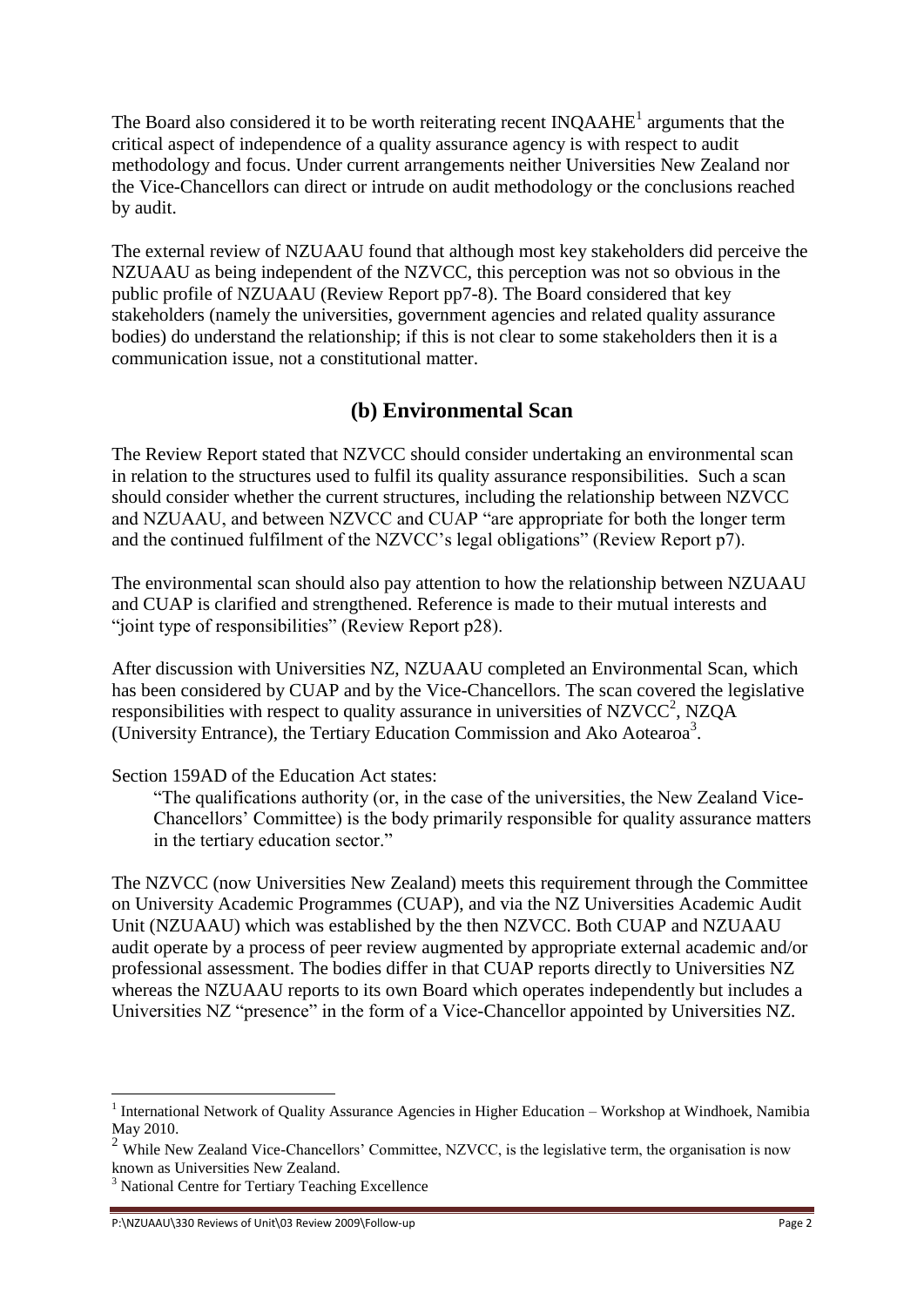The scan does identify the arrangement of separating programme approval and accreditation (done by CUAP) from other academic quality assurance (overseen by NZUAAU) as being atypical in an international sense. This arrangement also differs from that adopted by the rest of the tertiary sector in New Zealand, where the NZ Qualifications Authority has overall responsibility. However the dual arrangement for the universities has a long history and is fit for purpose within the university sector. It is noted that both CUAP and NZUAAU undergo regular external audit of their activities and that such audits would normally examine the integrity of their respective processes.

The environmental scan identified some areas which are the responsibilities of the individual universities but which currently have no national oversight. These might be the subject of future academic audit focus.

# **2. Strategic Direction**

**R2. The Panel recommends that the Board urgently discuss with NZVCC the need for additional resources to allow the unit to meet its terms of reference, to strengthen its profile as the universities' external quality assurance agency, and enable it to develop into an effective resource centre for quality assurance.** (Review Report, p13).

**R3. The Panel recommends that the Board use the follow-up to this review as an opportunity to develop a long-term strategic plan for the Unit, focussing on setting the direction for the Unit, considering the balance in the enhancement and accountability roles of the Unit and the resources required to implement the plan effectively.** (Review Report p14).

**R4. The Panel recommends that discussions on the Unit's future role be held before the new director is appointed, as this would give the Board the opportunity to develop an appropriate profile for the position, to outline the Unit's policy directions and operational conditions to the applicants, and thus enable a more authoritative approach to the role of director.** (Review Report p14).

**R14. The Panel endorses the recommendation made in 2001 and recommends that the Board develop a communications strategy.** (Review Report p29).

**R15. The Panel recommends that the Board include in its discussions on strategic direction and structures how international networking, for example, through research work, conference participation and participation in the activities of international networks, could be undertaken effectively, and what staffing and financial resources would be required to undertake this at an appropriate level.** (Review Report p29).

The new Director was appointed in February 2010. In the period March-September 2010 there has been widespread consultation within the university sector, and with colleagues in overseas agencies, as to the form and focus of future audit and regarding quality enhancement activities which would benefit the universities. The Director also carried out a needs analysis focussed on office support (see Section 4, Staffing). The findings of these activities might be summarised as identifying widespread support for:

 $\triangleright$  A shift from institution to theme audits, which might be more frequent than the current five-yearly cycle;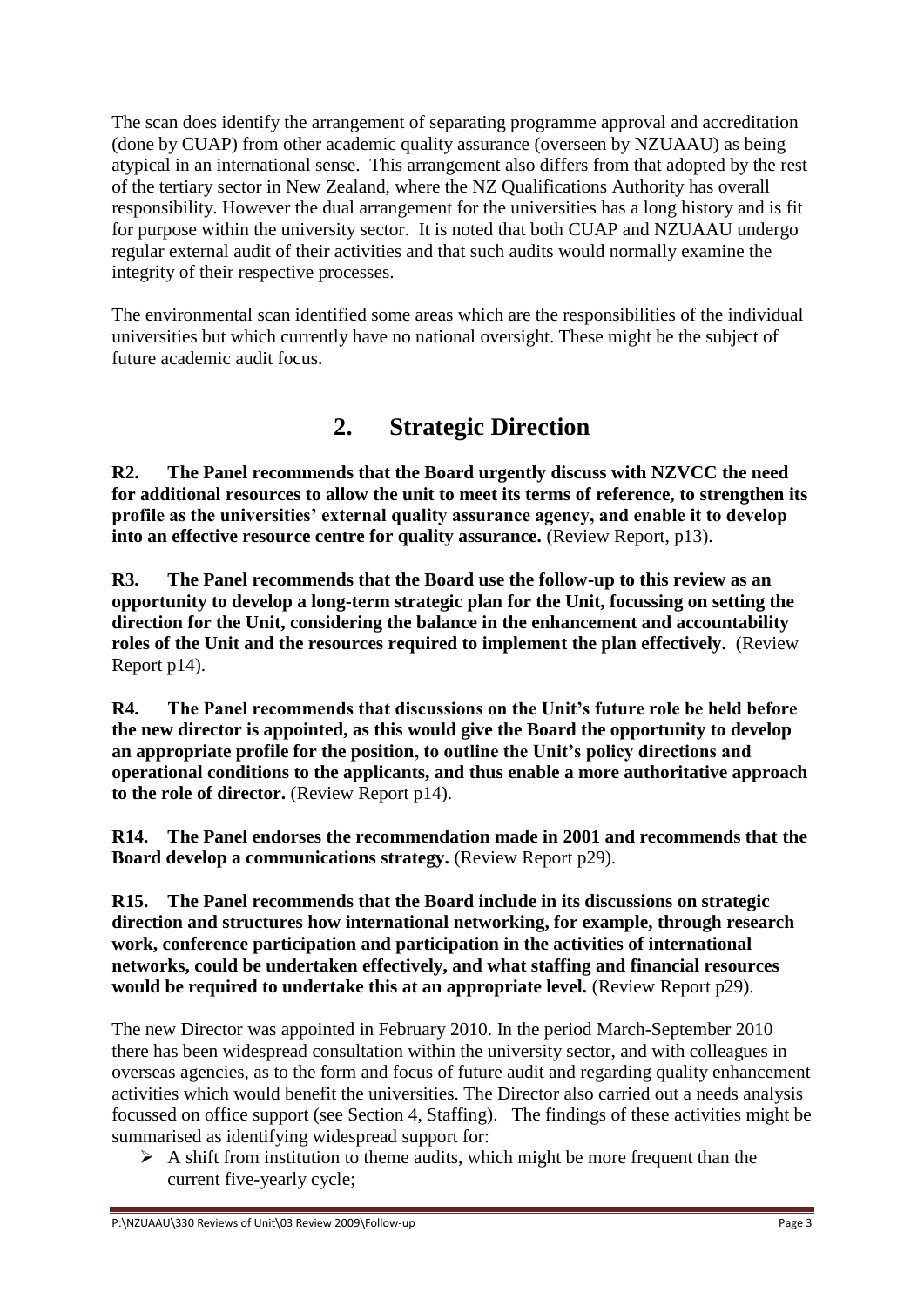- $\triangleright$  A desire for more proactive involvement of NZUAAU in analysis, synthesis and dissemination of good practice, including international good practice;
- $\triangleright$  A suggestion that auditors might share their expertise and knowledge more widely (see Section 5, Auditors);
- $\triangleright$  A need for better communication, including a more effective website;
- $\triangleright$  A shift from "audit" being the main profile and a desire for the inclusion of the word "quality" in the organisation's title.

During 2010 the Board has supported the Director's involvement in international activity, including participation in cross-sector projects. The Board has also supported re-development of the website and a review of the role and future focus of NZUAAU's annual Quality Enhancement Meeting, QEM.

The Board approved a Strategic Plan for 2011-2014 at its November 2010 meeting. This includes provision for international activities to inform New Zealand quality enhancement and also to contribute to international developments. The Strategic Plan also includes a communications strategy. It is clear that additional professional staff will be necessary to give full effect to the plan.

# **3. Role of the Board**

### **R5. The Panel recommends that the Board consider its own composition as part of its strategic review.** (Review Report p14).

The report advised that "given the smallness of the unit, the current environment of change, and the need to emphasize the independence of the unit, the Panel believes that it would be of benefit to the unit to have a board whose members are appointed on the basis of their appropriate skills, rather than being based on organisational representation. … Such skills… could include a sound understanding of the education system, experience with quality assurance in tertiary education, international quality assurance experience, and understanding of students' needs. A skills-based Board may also render the appointment process more independent in nature." (p14)

The composition of the Board is related to the mode of appointment of the Board (see Section 1a, Independence). In theory a skills-based approach to appointment is not incompatible with an organisational approach – organisations could be asked to nominate to meet particular skill-sets determined by the Board.

The Board agreed to develop a skills matrix which can be provided to nominating organisations and to Universities NZ when it is confirming appointments to the Board.

The Board has also considered the governance arrangements for comparable international agencies. It found no indication that the current composition of the NZUAAU Board is inappropriate.

### **R6. The Panel recommend that the Board assure a more pro-active governance role by taking on some of the responsibilities that currently fall under the operational remit**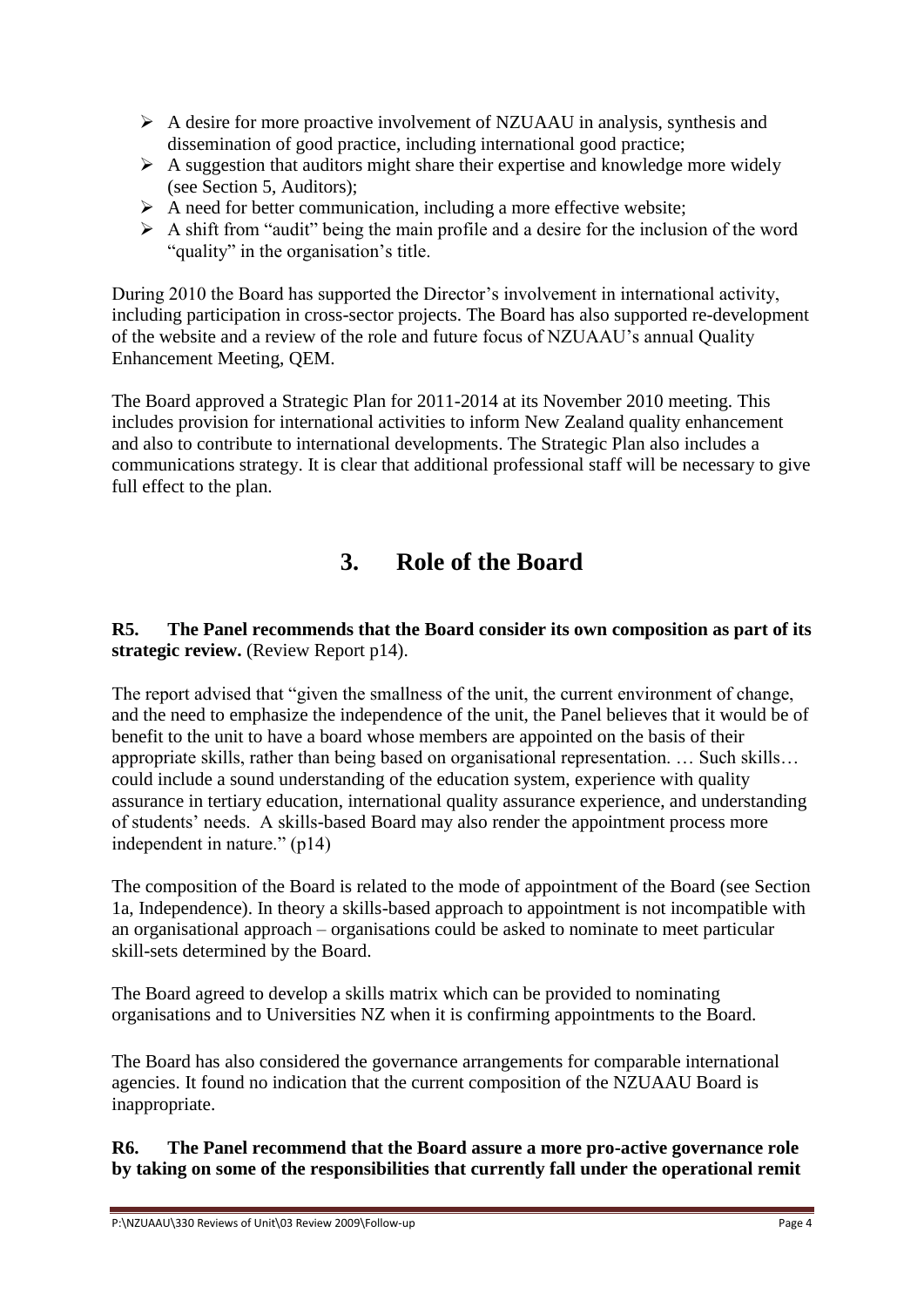#### **of the Director but which are related to the overall governance of the Unit.** (Review Report p15)

The panel also noted that the activity of the Chair of the Board to "oversee, mentor and provide advice and support to the Director" poses "a consequential risk of undermining the governance role of the chair and the relationship between governance and management". (Review Report p15)

Having reviewed the Constitution and the duties of the Director it remains unclear to the Board what activities undertaken by the Director are properly governance activities, and what activities undertaken by the Board are management.

Given that the Chair acts on behalf of the Board as the employer of the Director, neither the Board nor the Director considers it inappropriate for the Chair to act as any employer might, namely to "oversee, mentor, provide advice and support" to the Director.

# **4. Staffing**

**R16. The Panel recommends that the Board urgently discuss with the NZVCC the need for additional resources to allow the Unit to meet its terms of reference, to strengthen its profile as the universities' external quality assurance agency, and enable it to develop into an effective resource centre for quality assurance.** (Review Report p13)

The panel reiterated the need for the Board to pay more systematic attention to the risks related to limited staffing and to risks that could potentially affect the Unit more broadly and long-term. These risks included not only a failure to deliver on terms of reference but also risks related to lack of succession planning, inability to cover in the event of prolonged absence of the Director and an intellectual isolation of the Unit staff. (Review Report p12)

Relocation of the NZUAAU office to share premises occupied by Universities NZ in April 2010 has done much to address the intellectual isolation of staff. The Director has frequent professional contacts with staff of other New Zealand quality assurance agencies (*viz* NZQA and ITPQ). The Director has also been warmly welcomed internationally and has to date been involved in two international projects with overseas quality assurance agencies.

The Board recognises that currently the Director is both the chief operating officer of the Audit Unit (the agency) and also the manager (Director) of audits. The part-time staff member designated "Office Manager" provides some administrative support. However a proportion of the Director's time is spent on what is actually office management. The dual roles of the Director inhibit engagement in quality enhancement and communications activities

The August-September 2010 review of office support identified several unmet needs in the organisation. This review also indicated that the provision of office support across only three days of the week is inadequate, resulting in the office at times being unattended and at other times being "staffed" by the Director. These weaknesses compromise the organisation's reputation and generate inefficiencies which divert the Director's time and NZUAAU funds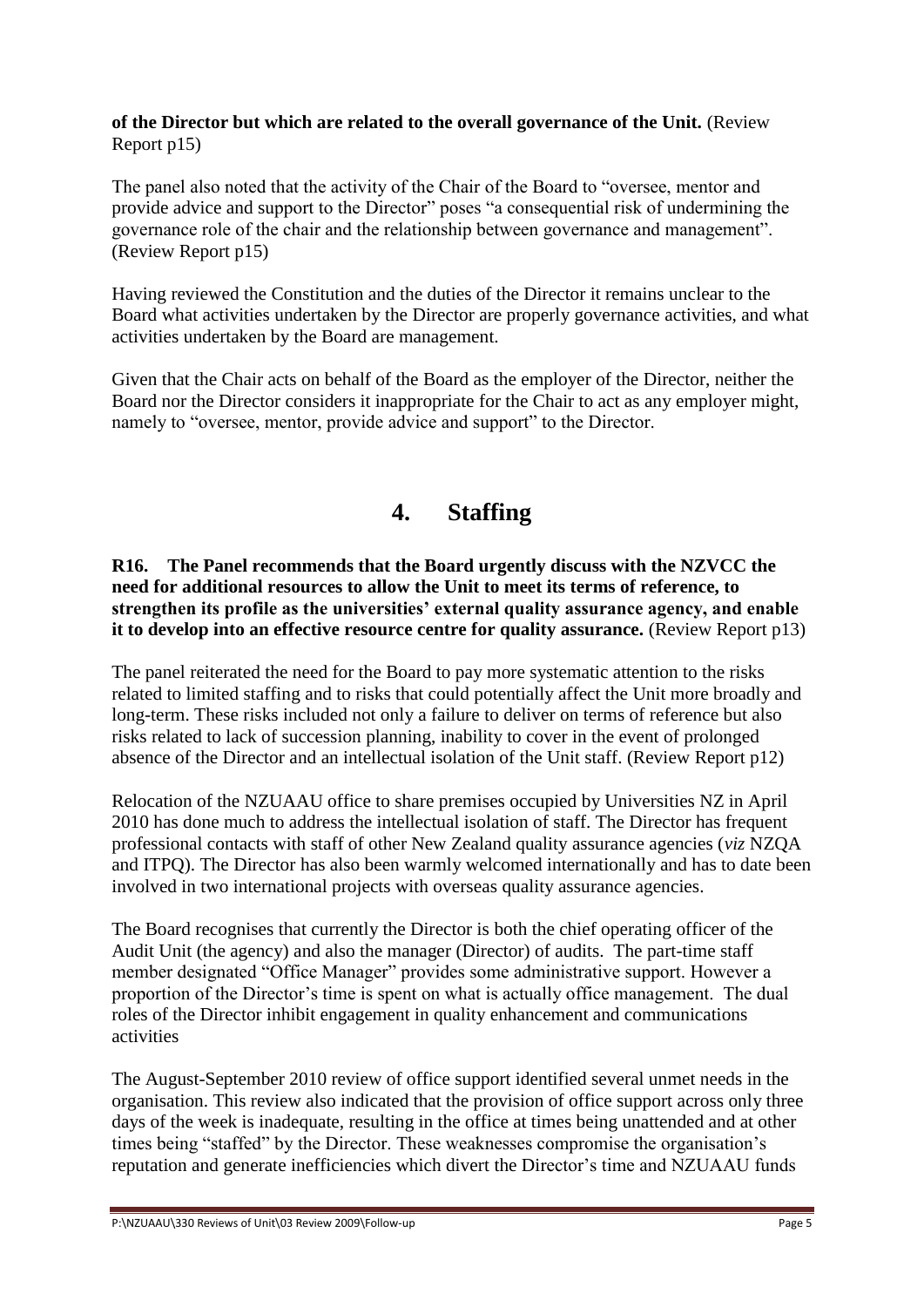away from its core purpose, thereby reducing the Director's ability "to fulfil effectively all aspects of [the Audit Unit's] terms of reference and the supporting objectives" (Review Report p12)

The Board has discussed strategies for addressing the issues raised in the review, and those raised in the needs analysis. A proposal for additional professional staffing is included as part of the Strategic Plan.

## **5. Auditors**

**R9. The Panel recommends that the process for selection and appointment of auditors be formalised with the decision on (re)-appointment resting with the Board so as to strengthen the rigour and the impartiality of the appointment process.** (Review Report p23).

It is not clear from the external review report where the risks have been in the current process of auditor appointment, since this is in fact a Board responsibility. The Board agrees that quality managers and people with similar experience might be included on the Register of Auditors – though they are not currently specifically excluded.

The panel recognized the tension between having a sufficiently large pool of auditors available with the somewhat limited opportunity to serve on panels but suggested that the Board consider widening the profile of potential auditors, in particular to include quality managers (Review Report p24). It was also suggested that the Board consider how it might relate to its auditors between audits (Review Report p25).

The formal "Register of Auditors" establishes the "third prong" of NZUAAU (see Constitution clause 3.1), and establishes a visible resource which might be drawn on for other activities – see below. The Director is considering several strategies to resolve the possible tension between having a sufficient pool of expertise and providing opportunity to serve – for example by being more selective about nominating auditors for particular panels and having training focused on those panels. To some extent strategies will be influenced by the future form of audit.

#### **R10. The Panel recommend that the Board introduce a more formalized training of auditors with more focus on the auditor role and less on information about the approach to audit from cycle to cycle.** (Review Report p24).

During 2010 the Director met with almost all auditors, some individually and some as a group. There is significant support for a revision of formal auditor training and for less formal refreshment opportunities, including skills update for individual panels prior to the site visit to a particular university. An initial auditor meeting in September 2010, drawing on the experience of recent audit panel members, received positive feedback. The review and redevelopment of auditor training is a major strand in the Strategic Plan adopted by the Board in November 2010.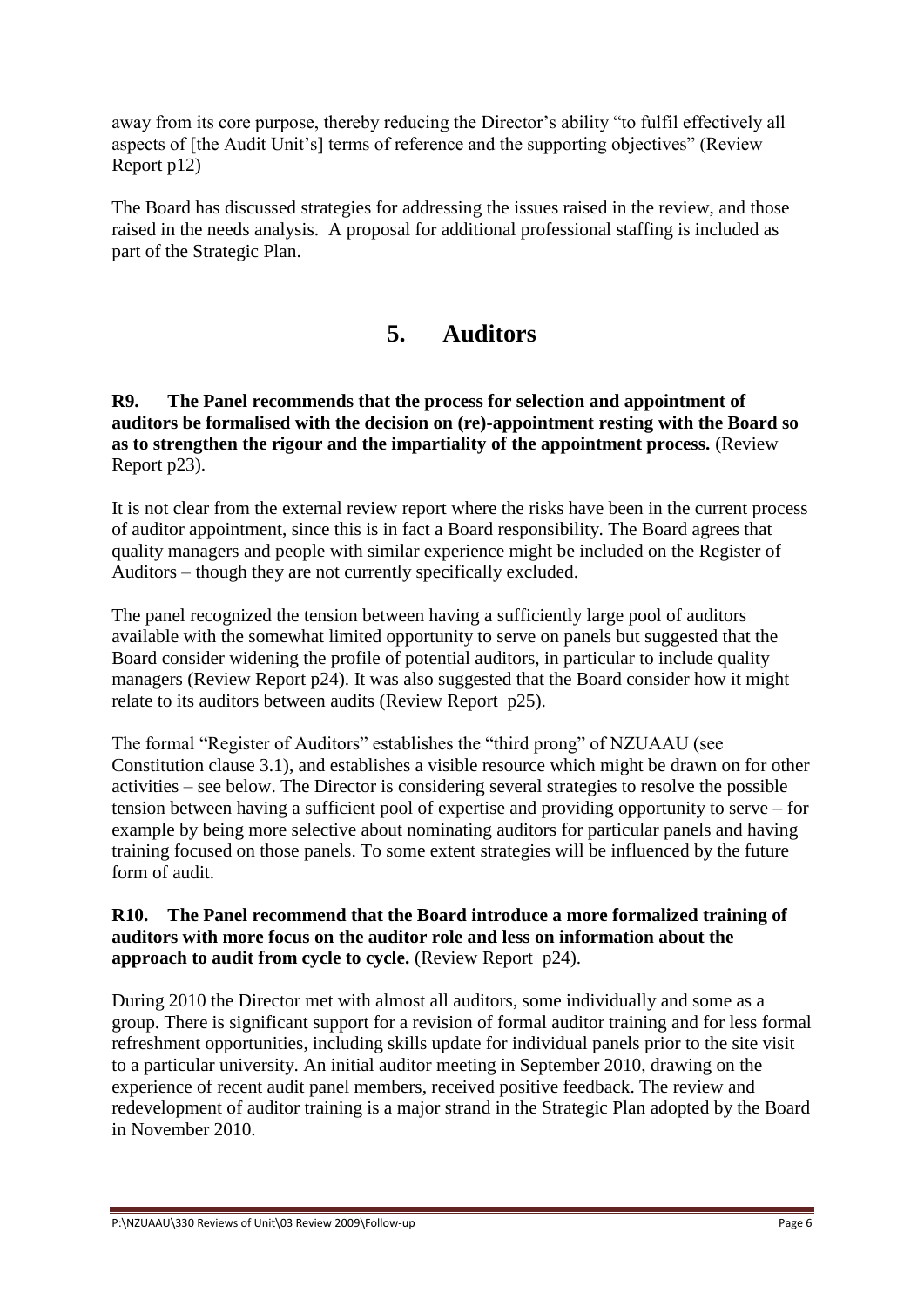#### **R11. The Panel recommends that the Board consider the special needs of Chairs of audit panels and either include these needs in the training of auditors or provide tailormade and focused briefing material for this group of auditors.** (Review Report p25).

During 2010 the Director has met with all recent panel Chairs and discussed the support which they need to fulfil their role. Strategies for addressing this are being considered within the Strategic Plan; they include, for example, appointment of experienced Chairs as mentors for new Chairs and the seeking out of opportunities to experience audit management in other jurisdictions. Current auditors found the presentation by experienced Chairs at the September 2010 auditor meeting to be very helpful in clarifying issues dealt with by Chairs, and strategies for doing so. It is also noted that among Chairs there are divergent views as to the role of the Director during an audit, in particular around responsibility for the conduct of the site visit. The Board is considering different models of Director involvement.

The Panel suggested that the Board consider how it might relate to its auditors between audits (Review Report p25).

The Board agrees that recognition of the expertise and commitment of auditors between audits is an issue – especially if an auditor has not actually been called on to serve on an audit panel. Potential solutions which are being considered include

- inviting auditors to be available for a universities Register of Programme Reviewers, which could be made available to all universities;
- encouraging involvement with NZQA external evaluation and review;
- involvement in local/regional quality networks with (eg) academic managers and DVC/AVC(A)s.

Such activity would be an auditor's choice. These possibilities relate also to R18 regarding ongoing quality assurance in universities, and R15 regarding the NZUAAU becoming "an effective resource centre for quality assurance" – one of our most useful untapped resources is our auditors.

# **6. Audit Processes**

#### **R7. The Panel recommends that the unit discuss with the Universities the relationship between effective ongoing self-assessment and quality audit, how the quality audit could be better integrated with the work of the universities, and how the burden of self-assessment in some universities might be addressed.** (Review Report p18).

Universities identify the self-assessment activity as the main value-adding activity of audit, but some universities see this as overly onerous and time-consuming. The degree to which an audit is "onerous" might well reflect the degree to which quality assurance processes are or are not already embedded as normal activity.

The panel saw the need to explore how audits might be better integrated with the ongoing work of universities as requiring "urgent attention". Timeliness has also been identified by university staff as an issue with current five-yearly audits. It has been suggested that introduction of "theme audits" which address issues of common concern would be likely to make a much more useful direct contribution to academic quality in universities, *provided*